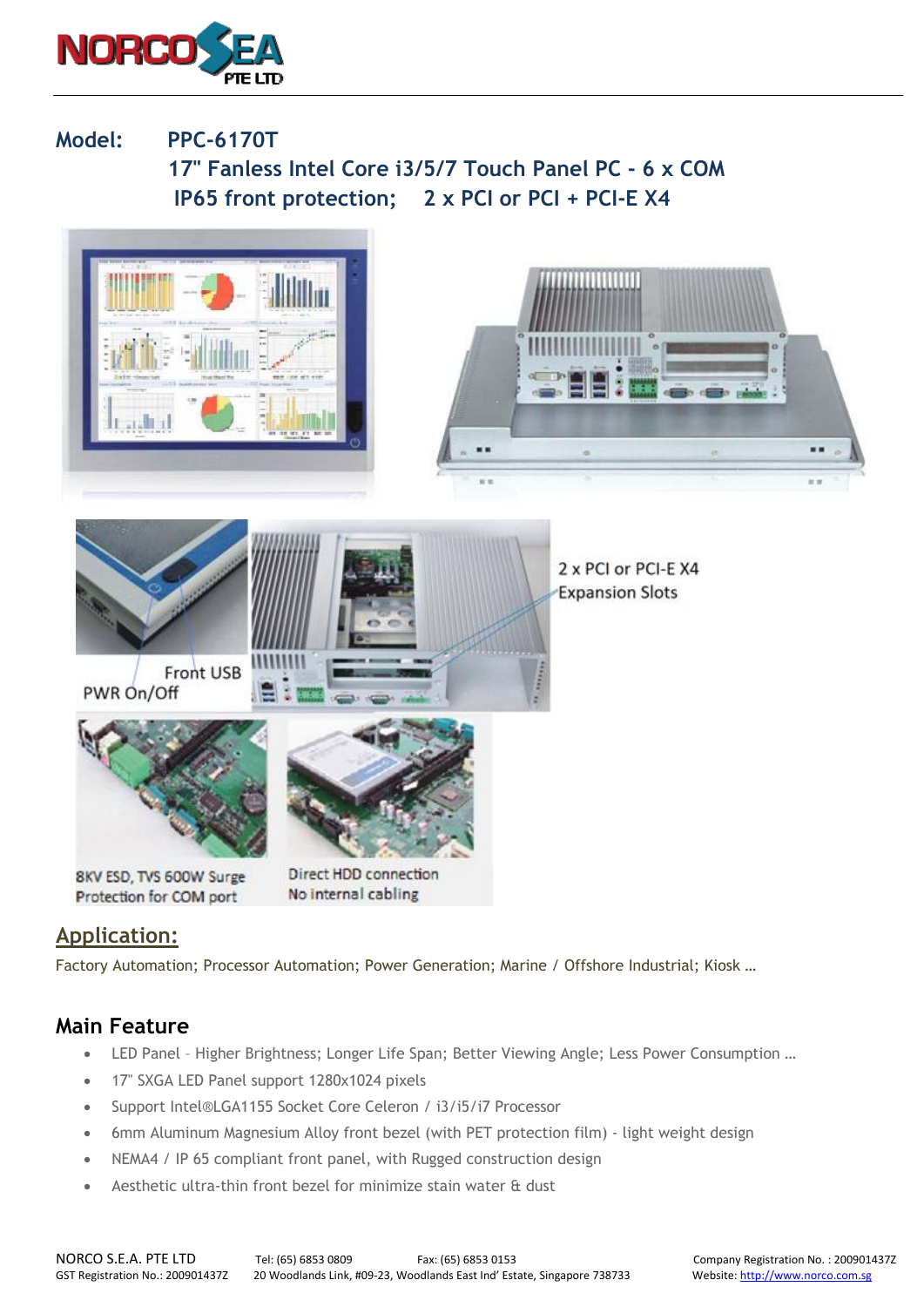

- 6 x COM (COM3 &4 could set to RS232/485)
- 2 x PCI or PCI + PCI-E X4 Expansion slots
- Panel (Flush) mounting with clip
- (Optional WIFI) MINI PCI-E WIFI Module with Antenna

| <b>Specification</b>                 |                                                                                                                                                                                                                                                                                              |  |
|--------------------------------------|----------------------------------------------------------------------------------------------------------------------------------------------------------------------------------------------------------------------------------------------------------------------------------------------|--|
| <b>Product Model</b>                 | <b>PPC-6170T</b>                                                                                                                                                                                                                                                                             |  |
| <b>CPU</b>                           | Support Intel®LGA1150 Socket Core Celeron/i3/i5/i7 Processor                                                                                                                                                                                                                                 |  |
| Chipset                              | Intel H81                                                                                                                                                                                                                                                                                    |  |
| Memory                               | 2 x DDRIII SO-DIMM Socket up to 16GB                                                                                                                                                                                                                                                         |  |
| <b>Storage</b>                       | Space for 1 x 2.5" HDD/SSD                                                                                                                                                                                                                                                                   |  |
| <b>Display</b>                       | Display Type: 17" SXGA LED Panel<br>LCD Resolution: 1280 x 1024<br>Luminance: 300 cd/m2<br>View Angel: 140°(H), 130°(V)                                                                                                                                                                      |  |
| Audio                                | Realtek ® ALC662, 5.1 channel surround audio                                                                                                                                                                                                                                                 |  |
| LAN                                  | 2 x Intel® i210 (or Realtek RTL8111E), Gigabit LAN Controller                                                                                                                                                                                                                                |  |
| <b>USB</b> port                      | 1 x USB 2.0 (front) & 4 x USB 3.0 (Rear), with 8KV ESD protection                                                                                                                                                                                                                            |  |
| <b>COM port</b>                      | 4 x RS232 & 2 x RS232/485 (Selectable), with 8KV ESD & TVS 600W Surge protection                                                                                                                                                                                                             |  |
| Graphic                              | Intel HD Graphic Accelerator, with VGA/DVI output                                                                                                                                                                                                                                            |  |
| <b>Expansive interface</b>           | 2 x PCI or PCI + PCI-E X4; 1 x Mini PCI-E                                                                                                                                                                                                                                                    |  |
| Back panel I/O port                  | 2 x RJ45; 4 x USB 2.0/3.0; 1 x VGA; 1 x DVI; 1 x Lin-in / Lin-out; 4 x RS232;<br>2 x RS232/485; 1 x Power Switch; 1 x DC input terminal                                                                                                                                                      |  |
| <b>Supporting OS</b>                 | Windows 7 & 10; Linux                                                                                                                                                                                                                                                                        |  |
| <b>Touch Screen</b>                  | Internal USB or RS-232 industrial grade 5 wire Resistive Touch controller<br>Resolution: 4096 x 4096<br>Light transmission: 80% or more<br>Surface hardness: 3H<br>Operating force : ≤100g<br>Life expectancy: 35 Million<br>Operation system: Window 2000 / XP / Vista / 7 / CE, DOS, Linux |  |
| Wireless LAN (optional)              | MINI PCI-E WIFI Module with Antenna                                                                                                                                                                                                                                                          |  |
| <b>Power Supply</b>                  | 12VDC input with termination block                                                                                                                                                                                                                                                           |  |
| Construction                         | Heavy duty steel and aluminum front panel                                                                                                                                                                                                                                                    |  |
| Environment                          | Operating temperature: -15°C to 60°C<br>Relative humidity: 10% to 90%non-condensing<br>Vibration: 17 to 500HZ 1G PTP; Shock: 1G /peak(11m sec)                                                                                                                                               |  |
| Compliance                           | CE; FCC; ROHS                                                                                                                                                                                                                                                                                |  |
| Dimension $W \times H \times D$ (mm) | 433 x 343 x 110                                                                                                                                                                                                                                                                              |  |